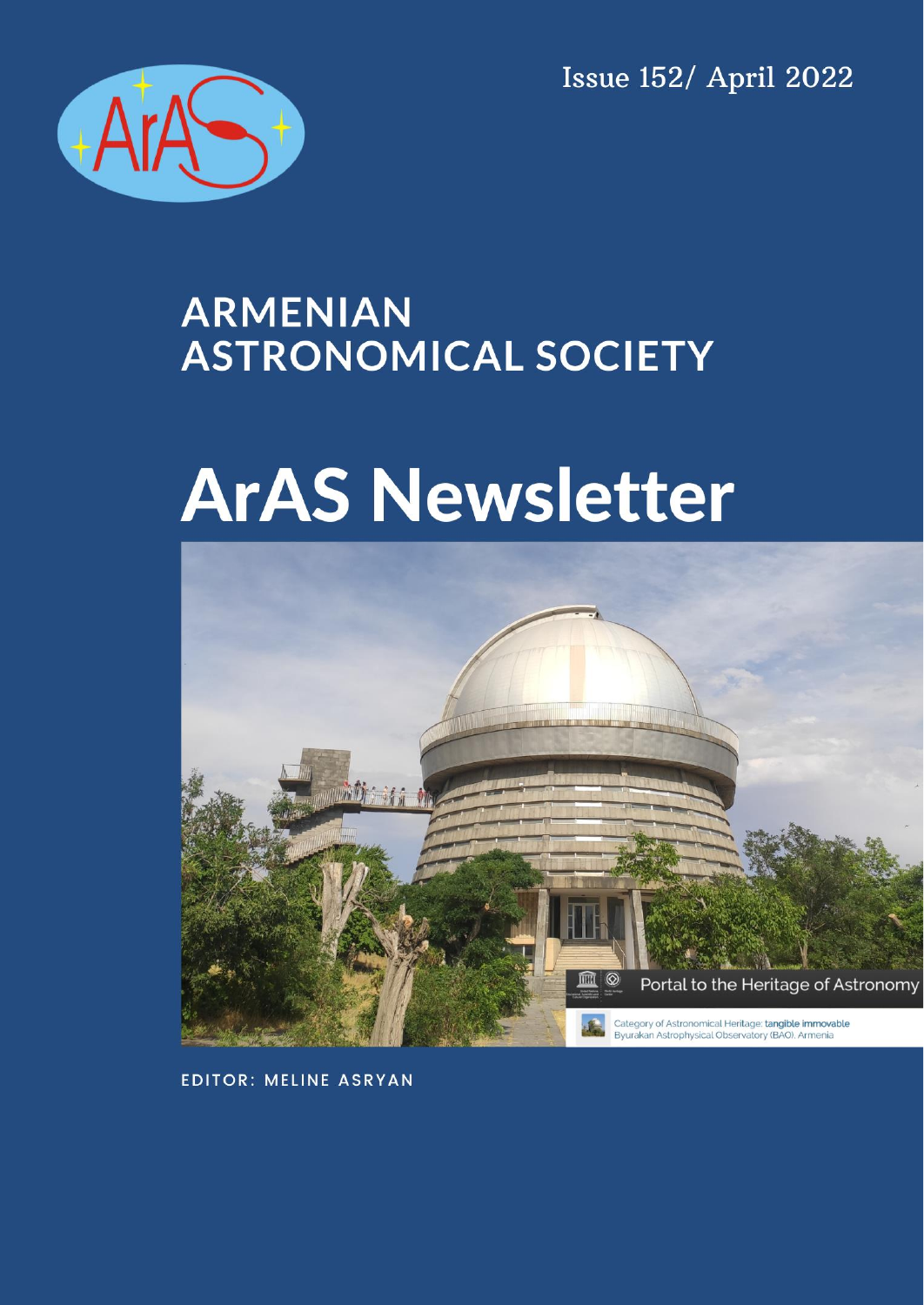#### **CONTENTS**

| <b>Local News</b>                                                    |                |
|----------------------------------------------------------------------|----------------|
| FROM SCHOOL TO SPACE: ArAS School Lectures Program 2022              | $\overline{c}$ |
| List of Scientific Events 2022 Approved                              | $\overline{3}$ |
| Byurakan Astrophysical Observatory OUTSTANDING ASTRONOMICAL HERITAGE | $\overline{4}$ |
| <b>Anniversaries</b>                                                 |                |
| Mamikon Mnatsakanian's 80 <sup>th</sup> Anniversary                  | 5              |
| Greta Ohanian's 75 <sup>th</sup> Anniversary                         |                |
| <b>International News</b>                                            |                |
| A&A Confirms Open Access in 2022 Through Subscribe-To-Open           | $\overline{7}$ |
| Earth Day                                                            | 8              |
| <b>International Dark Sky Week</b>                                   | 8              |
|                                                                      |                |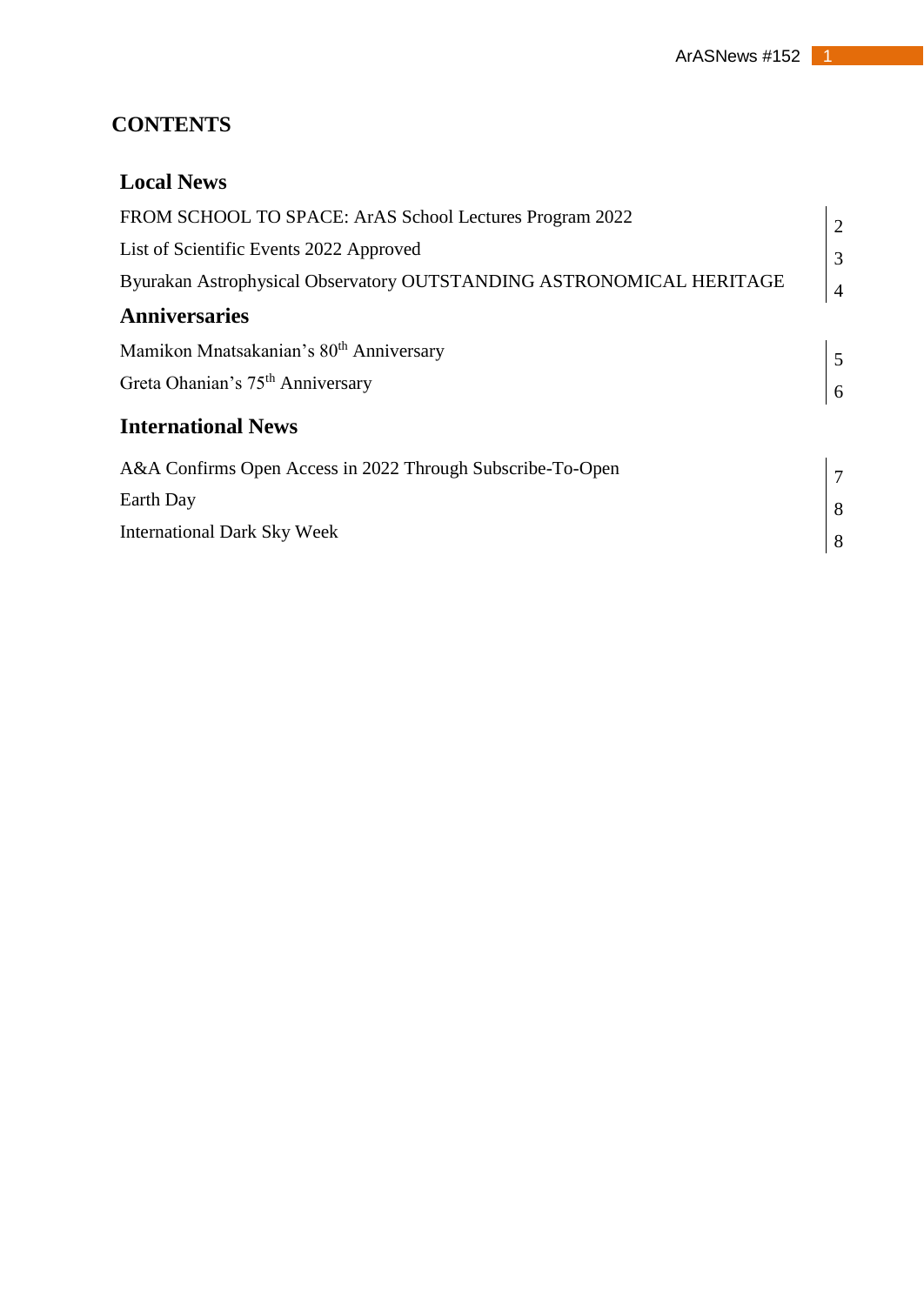#### **LOCAL NEWS**

## **FROM SCHOOL TO SPACE ArAS School Lectures Program 2022**

This April was dedicated to School Lectures program entitled "From School to Space". The program was jointly organized by the Byurakan Astrophysical Observatory (BAO) and Armenian Astronomical Society (ArAS).

The growing interest towards the program makes the selection process more challenging by a year.

This year BAO researchers visited 34 schools in Artsakh and different provinces of Armenia, namely Aragatzotn, Ararat, Armavir, Gegharkunik, Lori, Kotayq, Shirak and Tavush.

Among the lecturers were the



BAO Director Areg Mickaelian. School Lectures Program 2022

Director of BAO Areg Mickaelian, Senior Research Associate Ruben Andreasyan, Junior Research Associate Naira Azatyan, Senior Research Associate Hovhannes Pikichian, Leading Research Associate Haik Harutyunian and Research Associate Hayk Malkhasyan.

As always children were introduced to the marvels of the universe and could quench their thirst for astronomy through their questions. During the visits astronomers also distributed popular astronomy materials to schools and schoolchildren (books, etc.). As promised, some schools received telescopes as well.

ArAS School Lectures program was initiated by the ArAS Co-President Prof. Yervant Terzian (Cornell University, N.Y., USA) to promote astronomy in the Armenian schools and facilitate interaction with professional astronomers. Typically, once in a year starting from 2012, professional astronomers visit 25-30 schools and deliver lectures on hot topics of astronomy, achievements of the Armenian astronomy, activities of the Byurakan Astrophysical Observatory, etc. The program also aims at revealing talented children especially in remote regions to unlock their potential in science.

The lecture program was supported by the Fund for Armenian Relief (FAR).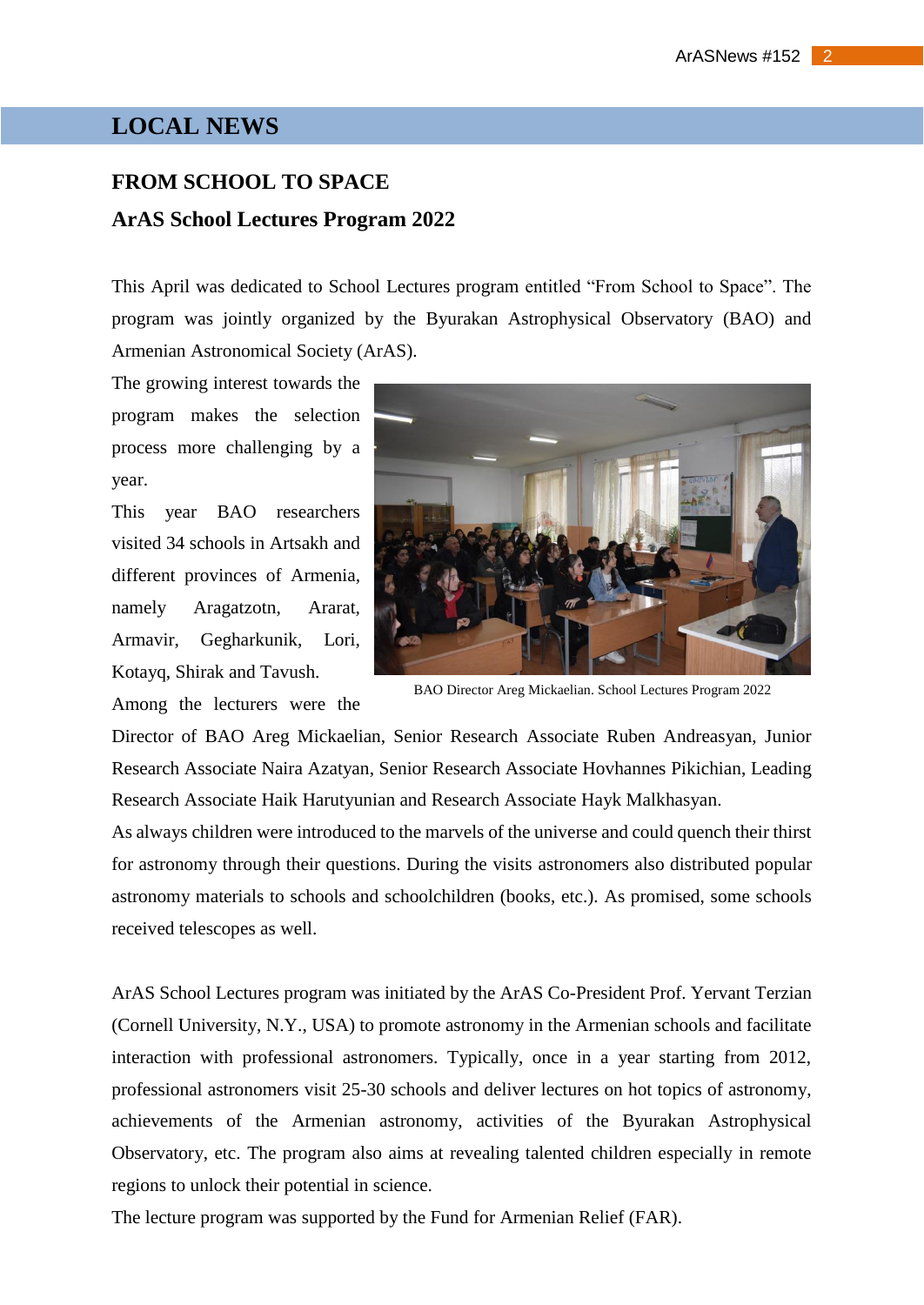#### **List of Scientific Events 2022 Approved**

The RA Science Committee approved the list of scientific events and youth schools 2022. Both scientific events submitted by the Byurakan Astrophysical Observatory (BAO) were approved:

- International Conference on "Space Sciences and Technologies"
- The 8th Byurakan International Summer School (8BISS).

The 8BISS will take place on September 12-16. The young participants of the school who are in Armenia will have the opportunity to participate in the international conference too, which will be held on September 19-23.

*The Byurakan International Summer School was established in 2006. In 2018, the International Astronomical Union (IAU) announced the Byurakan International Summer School (BISS) as one of the 3 best astronomical schools in the world.*



Space Sciences and Technologies have always been in the center of the observatory's attention. In 2019, a regional summer school on this topic was organized by the BAO to draw the attention of beginner astronomers and related MSc and PhD students towards the field.

Such scientific events play an important role in uniting experts of the field and creating a platform for communication, which in its turn contributes to the exchange of scientific experience and the development of science.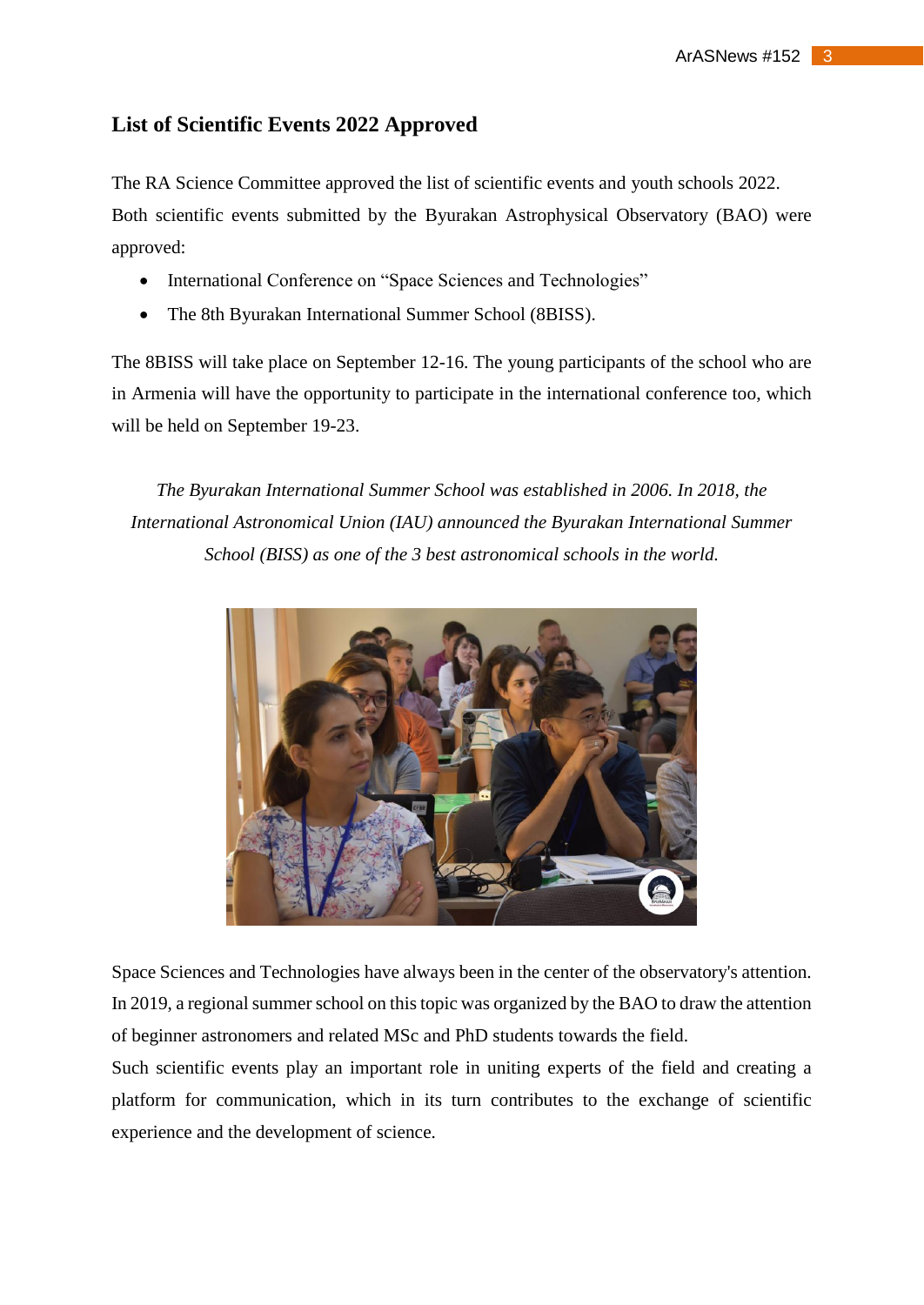# **Byurakan Astrophysical Observatory OUTSTANDING ASTRONOMICAL HERITAGE**

The Byurakan Astrophysical Observatory (BAO) has been included in the ["Outstanding](https://www3.astronomicalheritage.net/index.php/show-entity?identity=162&idsubentity=1)  [Astronomical Heritage"](https://www3.astronomicalheritage.net/index.php/show-entity?identity=162&idsubentity=1) list of the International Astronomical Union (IAU). This international portal presents the history and the scientific activities of the BAO briefly.

The IAU C4 commission works together with UNESCO to implement the Astronomy and World Heritage Thematic Initiative. They're currently developing an "Outstanding Astronomical Heritage" list to be nominated for UNESCO Values.

The list submitted by Armenia is being developed by the BAO. BAO director Areg Mickaelian is in the organizing committee.

The items to be presented include the ancient Armenian calendar, chronology, Armenian petroglyphs of astronomical content, Zorats Karer (Qarahunj) ancient





observatory-monument, the astronomical platform of Metzamor hill, the astronomical heritage of Anania Shirakatsi and etc.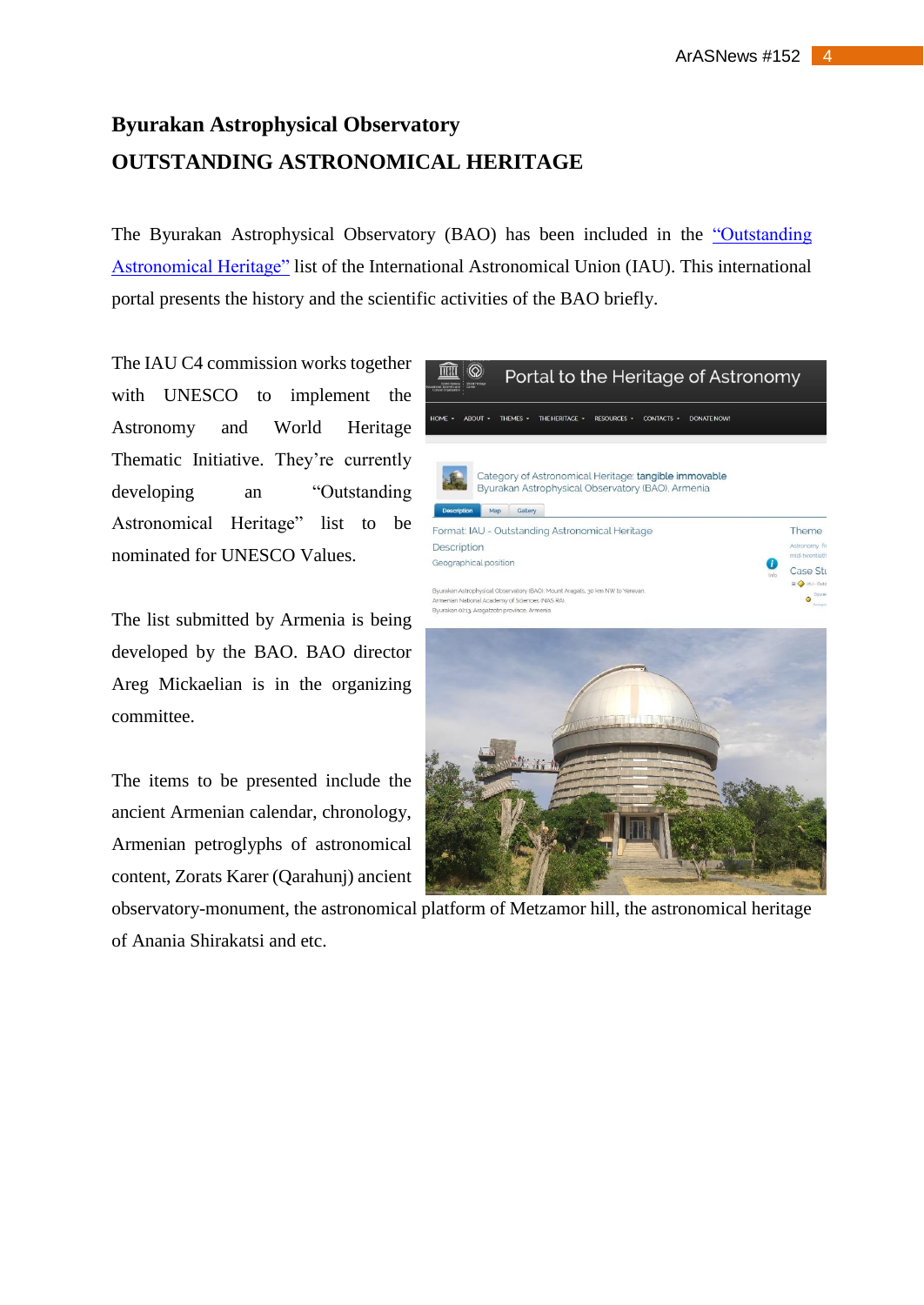#### **ANNIVERSARIES**

#### **Mamikon Mnatsakanian's 80th Anniversary**



Mamikon Mnatsakanian

On April 17, Dr. Mamikon A. Mnatsakanian, an Armenian well-known astronomer, would celebrate his 80<sup>th</sup> anniversary (1942-2021).

Mamikon Mnatsakanian was born on April 17, 1942 in Yerevan, Armenia (former USSR). In 1965, he graduated from the Yerevan State University (YSU) and obtained B.Sc. degree. In 1969 he successfully defended the PhD thesis in the field of "Generalized General Theory of Relativity" at YSU and in 1984 obtained the degree of Doctor of Sciences in Physics and Mathematics in "Theoretical and Mathematical Physics and Astrophysics" (topic: "New Apparatus in Radiation Transfer Theory") by USSR

Supreme Ministry' Highest Accreditation Commission, Moscow.

In 1985, he obtained a Diploma of Senior Scientific Researcher by USSR Academy of Sciences. In 1965-1991 he worked as a Researcher (Junior, Senior, Major, Leading, Laboratory Head) in Theoretical Astrophysics at Byurakan Astrophysical Observatory (BAO).

In 1972-1985 he was the Scientific Secretary of BAO, responsible for scientific projects, publications, conferences, external relationships of the Observatory. In 1975-1985 he was a Scientific Secretary of Specialized Board awarding USSR Doctoral Degrees in Astrophysics (over 50 cases). In 1977-1991 he worked as an Associate Professor, Professor at Departments of Theoretical Physics, Astrophysics, and Mathematical Modeling at YSU. In 1988-1991 he worked as Director of Center for Mathematical Modeling of Physical Processes at Armenian Academy of Sciences. He was the Founder and Head of Dept. of Mathematical Modeling at YSU (Division of Physics). In 1991-1992 he worked as a Mathematics Education Consultant, creating problems for CA Assessment Program at California State Department of Education, Sacramento.

In 1993-1996 he worked as a Researcher, co-author, creating problems and Investigations for High School Textbooks "CPM" (Eisenhower grant) at UC Davis, Davis, CA (Experimental teaching of own course "Visual Calculus" at UC Davis and Davis Senior High School). In 1996-1997 he was a Manipulative curriculum developer and experimental teacher of "Visual Calculus" for Elementary Schools, South Land Park Montessori School, Sacramento, CA.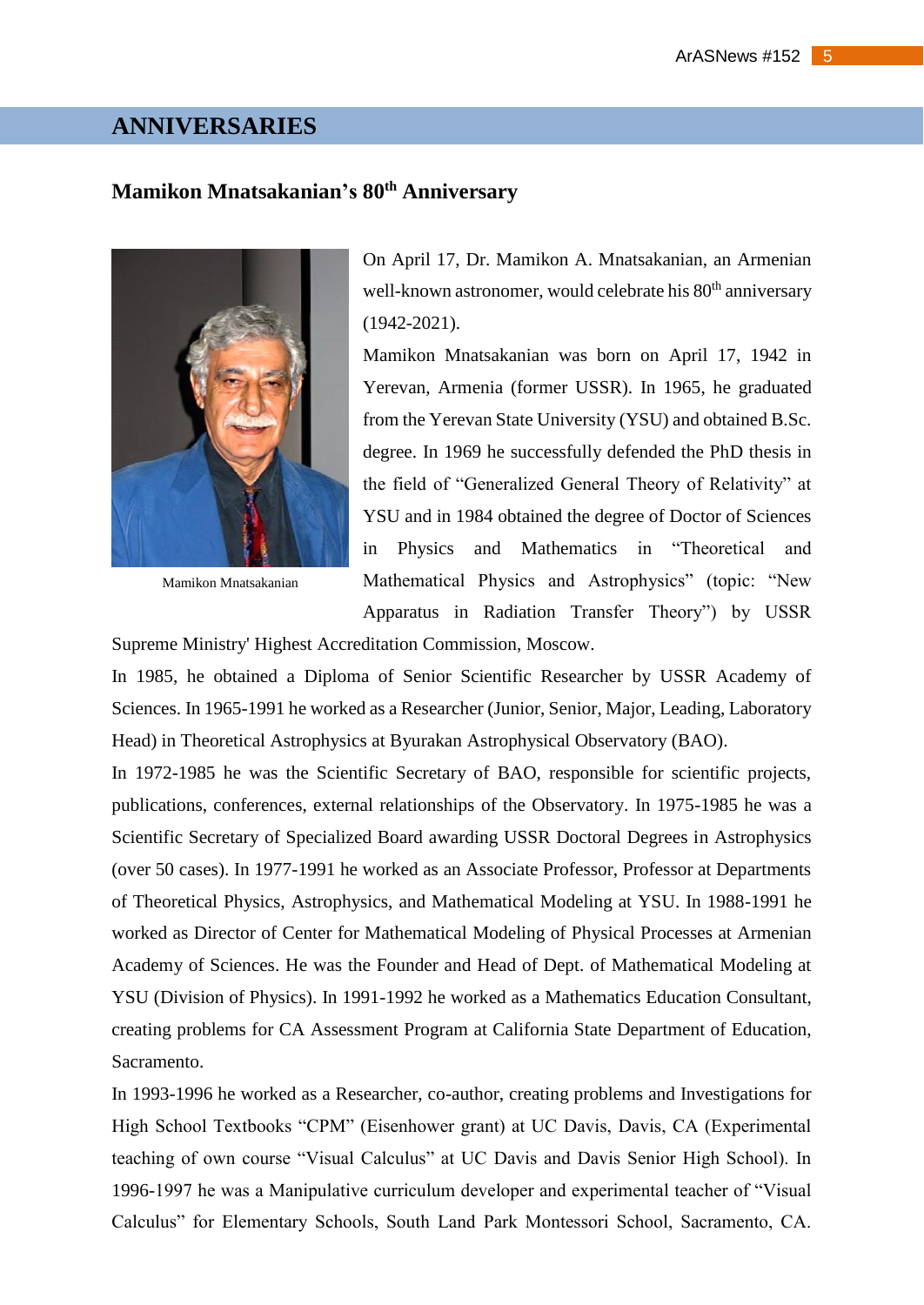Since January of 1997 he was a Project Associate, "Project Mathematics" at California Institute of Technology (Caltech) (Designing "Visual Calculus" and interactive educational animations).

He was awarded USSR Academy of Sciences Distinction Medal for Excellence in Sciences and AAS Distinction Award for "Generalized Theory of Gravity" in 1985, AAS Distinction Award for "Radiation Transfer Theory" in 1986, Lester Ford triple Award (Mathematical Association of America) for three papers in the American Mathematical Monthly in 2005, California Department of Energy Grant for development of the Mamikon Spinner in 2005, Lester Ford triple Award (Mathematical Association of America) for a paper in the American Mathematical Monthly in 2008 and Pearson "International Conference in use of Technology in Collegiate Mathematics" Award for computer interactive mathematics educational games and activities in 2011.

Mamikon Mnatsakanian published more than a hundred refereed papers in USSR and in USA on Generalized General Theory of Relativity with variable gravitational constant; Stellar Statistics and Dynamics of pulsars, flare stars, stellar associations and aggregates; New Methods and their Applications in Radiation Transfer Theory; Mathematics: visual calculus, geometry, integral and integro-differential equations; Popular mathematics, "Kvant" magazine of Soviet Academy of Sciences. He also published over 30 papers with Tom Apostol on new elementary solutions, with use of no formulas, equations or integration machinery, of advanced problems of calculus and their various generalizations. These works are included in "New Horizons in Geometry", a 500-page book with 500 illustrations to be published by the Mathematical Association of America.

### **Greta Ohanian's 75th Anniversary**

We congratulate ArAS member Ms. Greta Ohanyan with her 75<sup>th</sup> anniversary and wish her all the best.

Greta was born on April 28, 1947. She graduated from the Yerevan State University in 1970 and the same year she started working at the Byurakan Observatory as an assistant astronomer. In 1972, she became an assistant astronomer. Greta's research interests include investigations of flare stars, clusters, etc. A number of flare stars were discovered thanks to Greta. Recent years she was the chief of the Byurakan Observatory photographic plate library. Greta is a member



Greta Ohanian

of ArAS since 2001. She is also a member of Euro-Asian Astronomical Society (EAAS).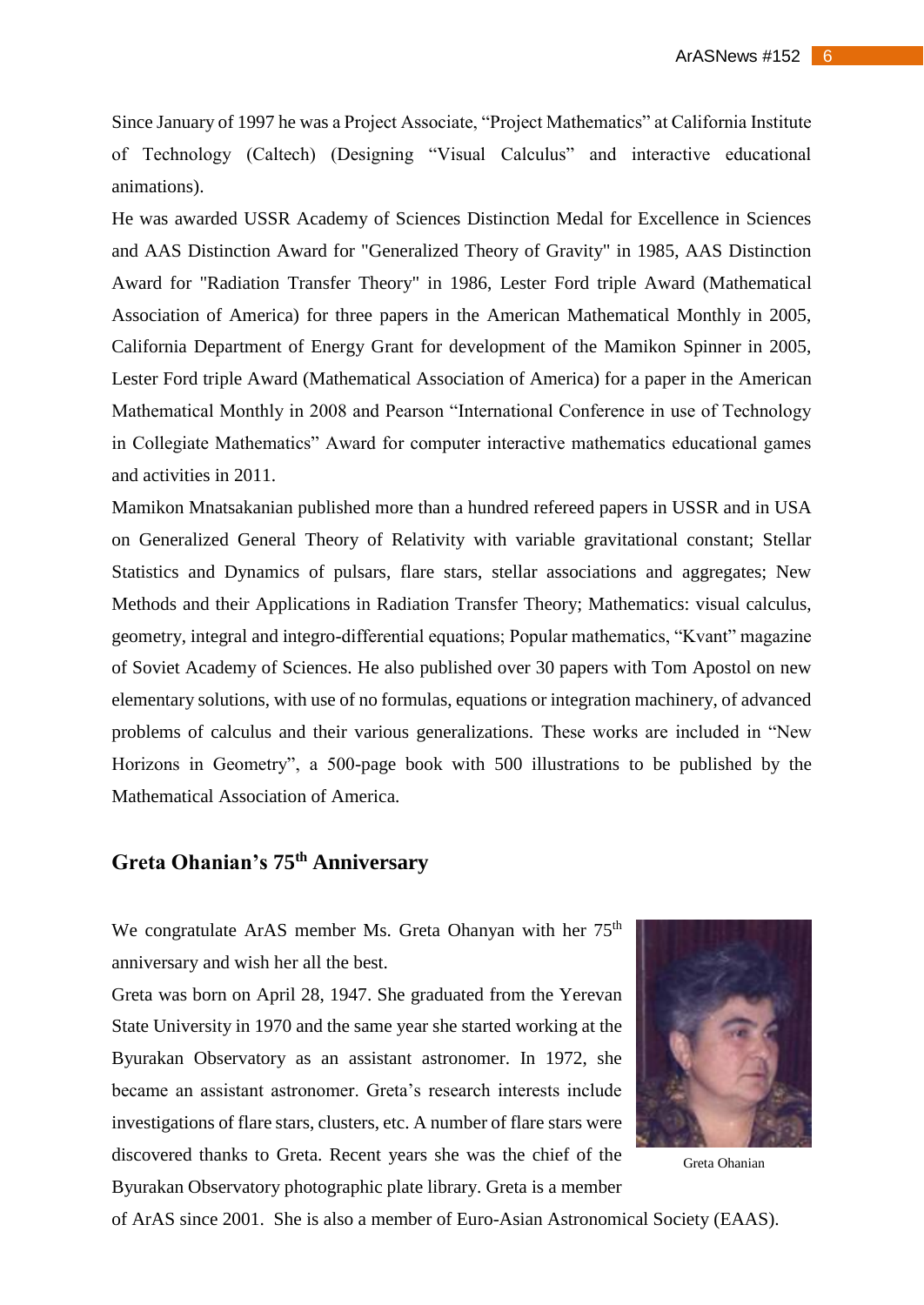#### **INTERNATIONAL NEWS**

#### **A&A Confirms Open Access in 2022 Through Subscribe-To-Open**



Since April 4, like the announcement made in [October 2021](https://www.edpsciences.org/en/news-highlights/2440-open-access-transformation-for-astronomy-astrophysics) read, Astronomy & Astrophysics (A&A) international peer-reviewed journal has become Open Access.

Receiving the required level of support from the community, the journal is now published open access through the innovative approach offered by S2O.

As it follows from the [announcement,](https://www.aanda.org/component/content/article/193-press-releases/2022-press-releases/2500-a-a-confirms-open-access-in-2022-through-subscribe-to-open) "From 4th of April 2022, newly accepted A&A articles will publish under a [CC-BY 4.0](https://creativecommons.org/licenses/by/4.0/) license allowing authors to retain the copyright and others to share and adapt the content. A Creative Commons license also enables authors to be fully compliant with the open access requirements of their institution or funding organisation(s). With the release of other articles under embargo, all content will be freely available for everyone to access and read".

#### *A&A Board of Directors meeting 2022 was planned to be held in Armenia, yet due to some circumstances it'll be hosted online.*

Astronomy & Astrophysics (A&A) is a peer-reviewed community journal that publishes original research in Astronomy and Astrophysics. It's an international consortium governed by a [Board of Directors](https://www.aanda.org/about-aa/board-of-directors) who set the policies for A&A including general guidelines for publishing, the selection of the Editors, the various financial aspects, as well as membership of new countries.

The Editors are astronomers that are independent of any government or administrative body associated with the journal.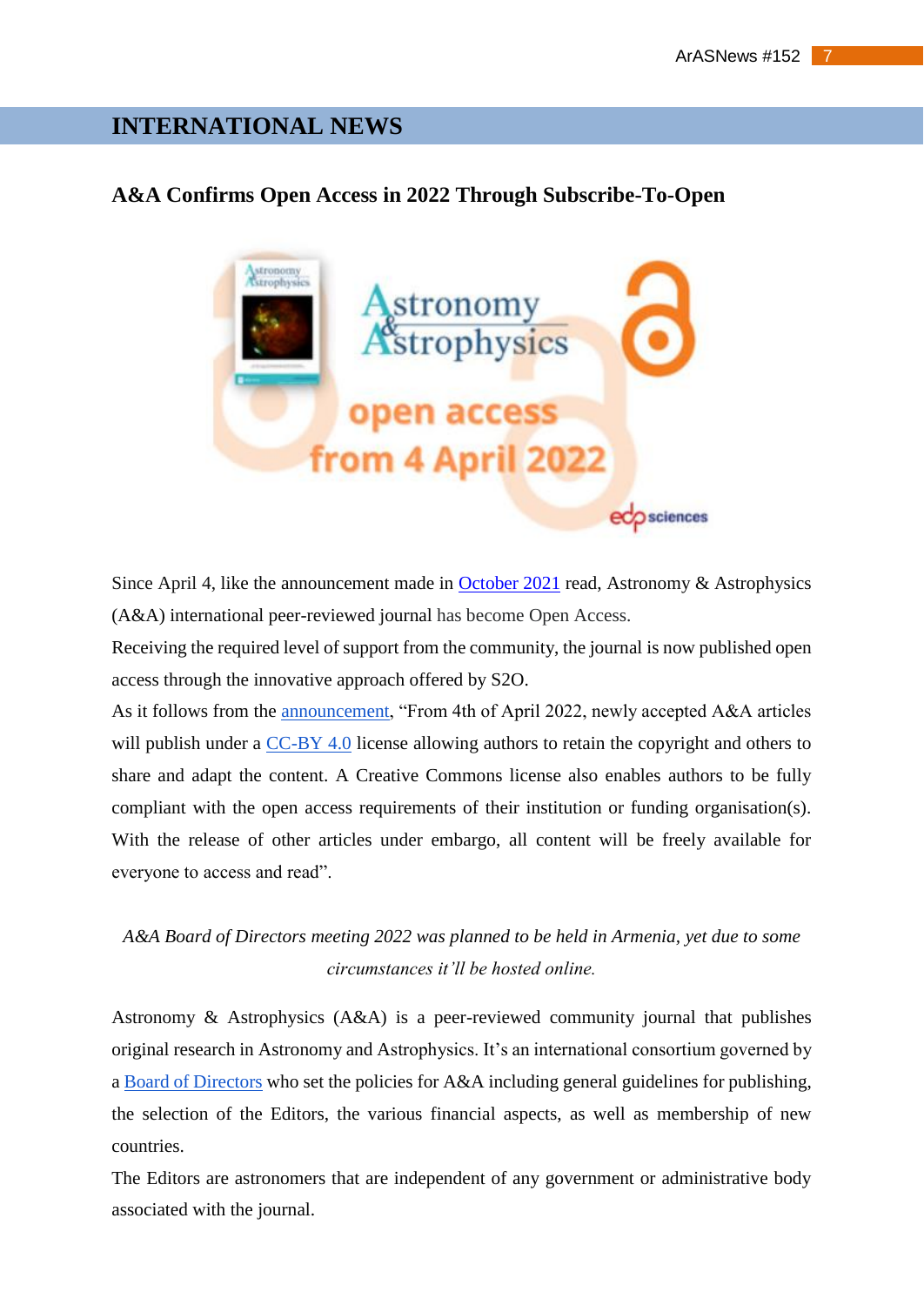#### **Earth Day**

On April 22, we marked the 52nd anniversary of Earth Day.

With "Invest in Our Planet" as a theme, the holiday this year sought to encourage governments, corporations, and private citizens to take concrete steps toward following more sustainable practices, such as buying from responsible companies.

**Note:** The first Earth Day was celebrated in 1970. Since then a billion people celebrate the holiday to protect the planet from things like pollution and deforestation.

#### **International Dark Sky Week**

International Dark Sky Week is a weeklong celebration of the night which in 2022 fell on April 22 to 30.

According to the International Dark-Sky Association (IDA) – founded in 1988 and based in Tucson, Arizona – light pollution is increasing at a rate two times that of population growth, and 83% of the global population lives under a light-polluted sky. That's why the group has established an [International Dark Sky Week.](https://idsw.darksky.org/events-2022/)



© IDA

Goals for the week include turning off unneeded exterior lights and considering leaving them off all year long.

There are different ways to celebrate the initiative. You can find [International Dark Sky Week](https://idsw.darksky.org/events-2022/)  [events](https://idsw.darksky.org/events-2022/) all over the world, organized by astronomy clubs, schools, universities, communities and more.